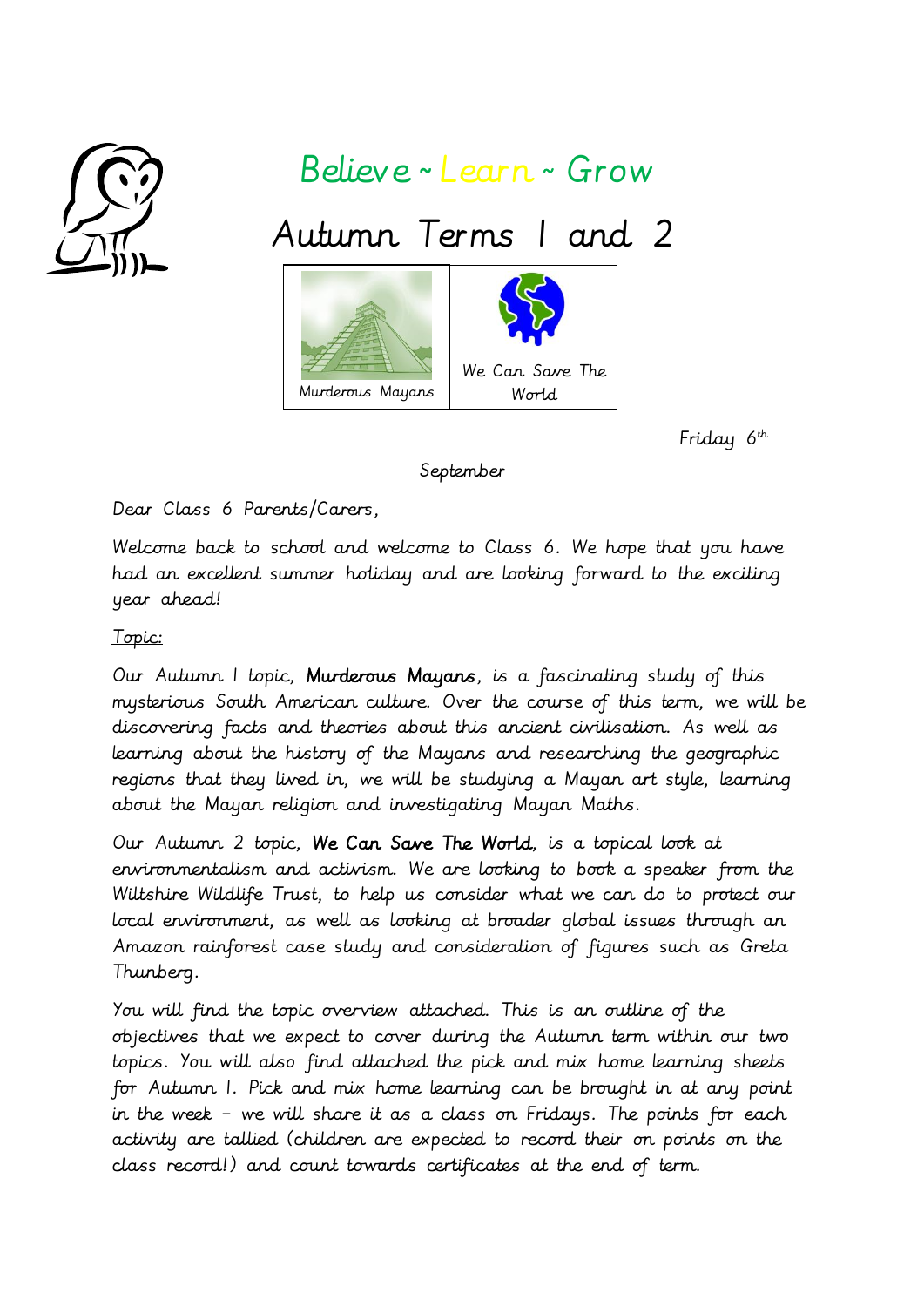## Reading

Children will bring home a banded book from the library to practise their reading at home which should be recorded in their Reading Records. The banding helps us to identify books that are an appropriate level for the children. If you have a question about your child's reading band, please feel free to make a note in their Reading Record. It is really important that, in Year 6, children have a mixture of reading independently, reading aloud to adults and being read to. Asking questions about what has been read is key to help develop children's comprehension skills. We would recommend that children read at home with an adult 3 or 4 times a week.

### Times Tables

Children will have regular opportunities to practise times tables in class using times tables rockstar. This is a really good way to support their understanding at home. These are key facts that need to be secure in Year 6 to support quick understanding of more complex subjects.

### Spellings

Spellings are handed out on a Monday and tested on a Friday. Children should practise by writing 10 sentences to support their understanding of the 10 spellings in context. To further support spellings, we would recommend using spellingframe.co.uk. This is a fantastic resource to support the phonetic understanding of spelling and will also be used in class.

### PE:

What days are they likely to be? Superstars provision? What kit do they require?

### Other things they need to bring to school daily?

PE sessions will usually take place on Tuesdays and Thursdays. In terms 1, 3 and 5, we will have sessions from Superstars on Wednesday afternoons. The children will need a white t-shirt, green or black shorts, a change of socks and trainers.